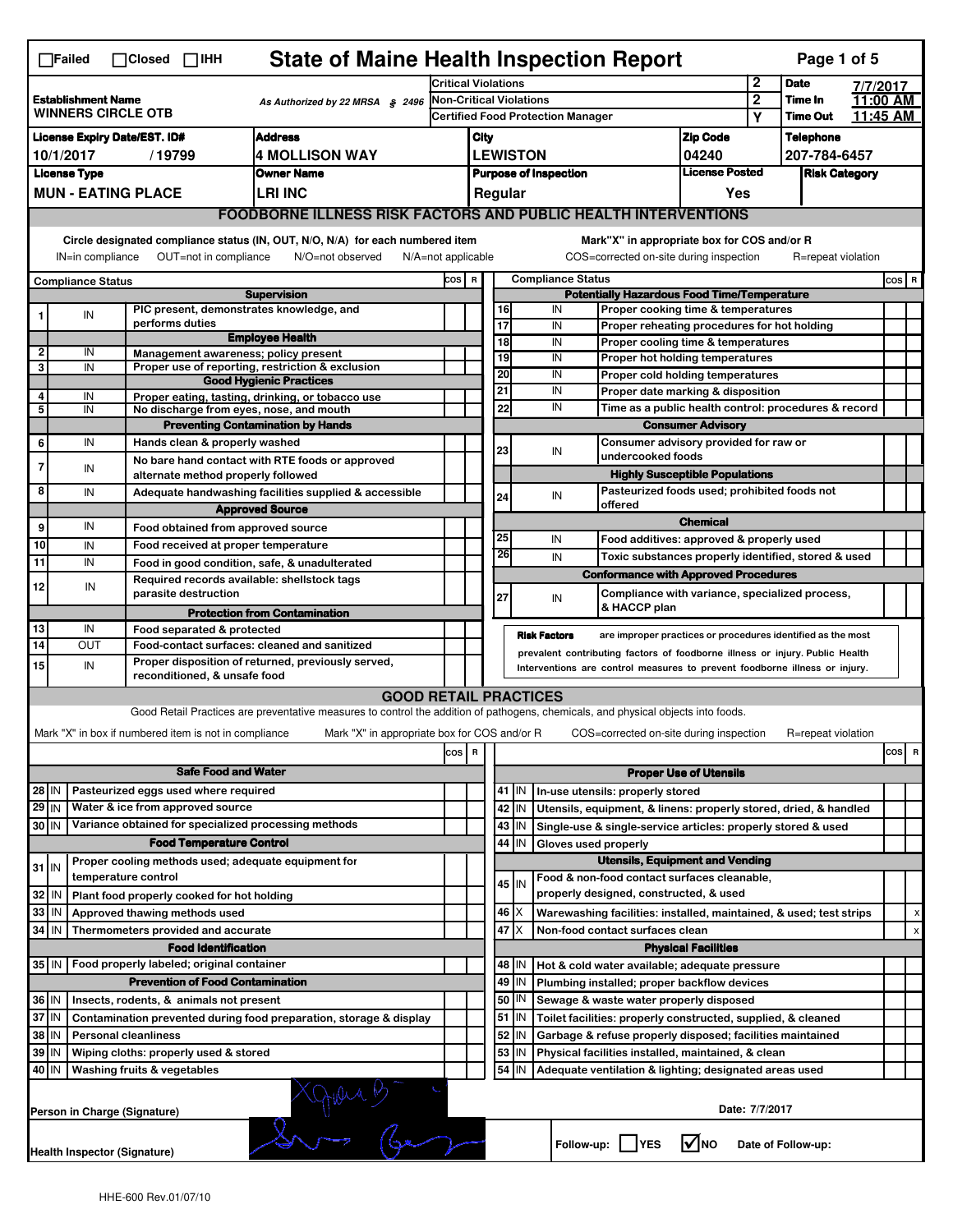|                                                        |                                         |                                 | <b>State of Maine Health Inspection Report</b> | Page 2 of 5      |                           |                                  |
|--------------------------------------------------------|-----------------------------------------|---------------------------------|------------------------------------------------|------------------|---------------------------|----------------------------------|
| <b>Establishment Name</b><br><b>WINNERS CIRCLE OTB</b> |                                         |                                 | As Authorized by 22 MRSA                       | 7/7/2017<br>Date |                           |                                  |
| License Expiry Date/EST. ID#<br>10/1/2017<br>/19799    | <b>Address</b><br><b>4 MOLLISON WAY</b> |                                 | City / State<br><b>LEWISTON</b>                | ' ME             | <b>Zip Code</b><br>104240 | <b>Telephone</b><br>207-784-6457 |
|                                                        |                                         | <b>Temperature Observations</b> |                                                |                  |                           |                                  |
| Location                                               | Temperature                             |                                 |                                                | <b>Notes</b>     |                           |                                  |
| cooler                                                 | 37                                      |                                 |                                                |                  |                           |                                  |
| beer                                                   | 38                                      |                                 |                                                |                  |                           |                                  |
| hot water                                              | 110 plus                                |                                 |                                                |                  |                           |                                  |

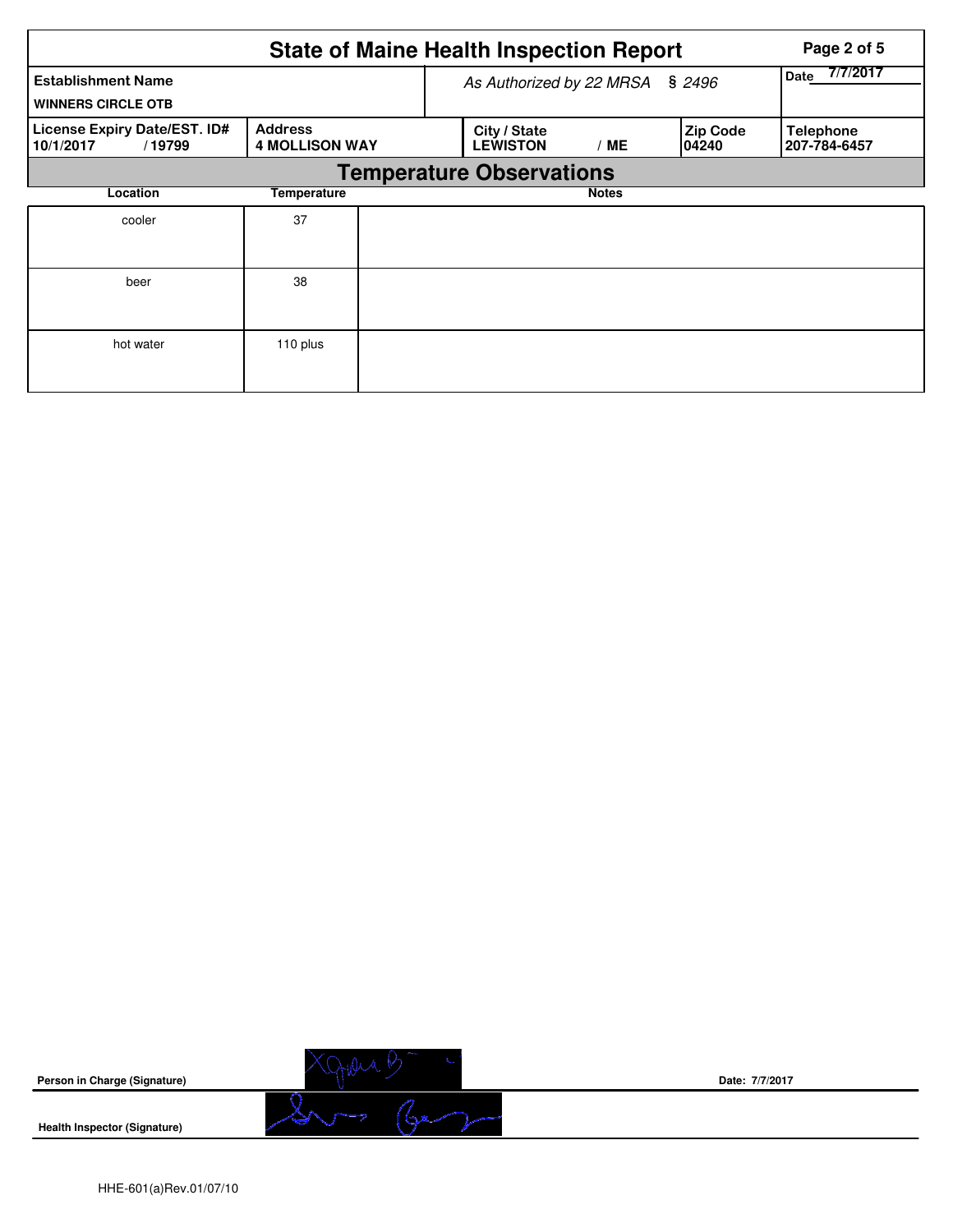|                                                                                                                                                    | Page 3 of 5                                                                                         |                                 |           |                          |  |  |  |  |  |  |
|----------------------------------------------------------------------------------------------------------------------------------------------------|-----------------------------------------------------------------------------------------------------|---------------------------------|-----------|--------------------------|--|--|--|--|--|--|
| <b>Establishment Name</b><br><b>WINNERS CIRCLE OTB</b>                                                                                             | 7/7/2017<br><b>Date</b>                                                                             |                                 |           |                          |  |  |  |  |  |  |
| License Expiry Date/EST. ID#<br>10/1/2017<br>/19799                                                                                                | <b>Address</b><br><b>4 MOLLISON WAY</b>                                                             | City / State<br><b>LEWISTON</b> | <b>ME</b> | <b>Zip Code</b><br>04240 |  |  |  |  |  |  |
| <b>Observations and Corrective Actions</b>                                                                                                         |                                                                                                     |                                 |           |                          |  |  |  |  |  |  |
| Violations cited in this report must be corrected within the time frames below, or as stated in sections<br>8-405.11 and 8-406.11 of the Food Code |                                                                                                     |                                 |           |                          |  |  |  |  |  |  |
|                                                                                                                                                    | 14: 4-601.11.(A): C: Equipment food-contact surfaces and utensils are not clean to sight and touch. |                                 |           |                          |  |  |  |  |  |  |
|                                                                                                                                                    | <b>INSPECTOR NOTES: Clean ice machine</b>                                                           |                                 |           |                          |  |  |  |  |  |  |
| 14: 4-702.11: C: Food contact surfaces not sanitized before use after cleaning.                                                                    |                                                                                                     |                                 |           |                          |  |  |  |  |  |  |
| INSPECTOR NOTES: no sanitizer on site-purchase sanitizer                                                                                           |                                                                                                     |                                 |           |                          |  |  |  |  |  |  |
| 46: 4-302.14: N: No chemical test kit available.                                                                                                   |                                                                                                     |                                 |           |                          |  |  |  |  |  |  |

INSPECTOR NOTES: needed

47: 4-602.13: N: Non-food contact surfaces are not cleaned at a frequency necessary to preclude accumulation of soil residues.

INSPECTOR NOTES: clean freezer door seals

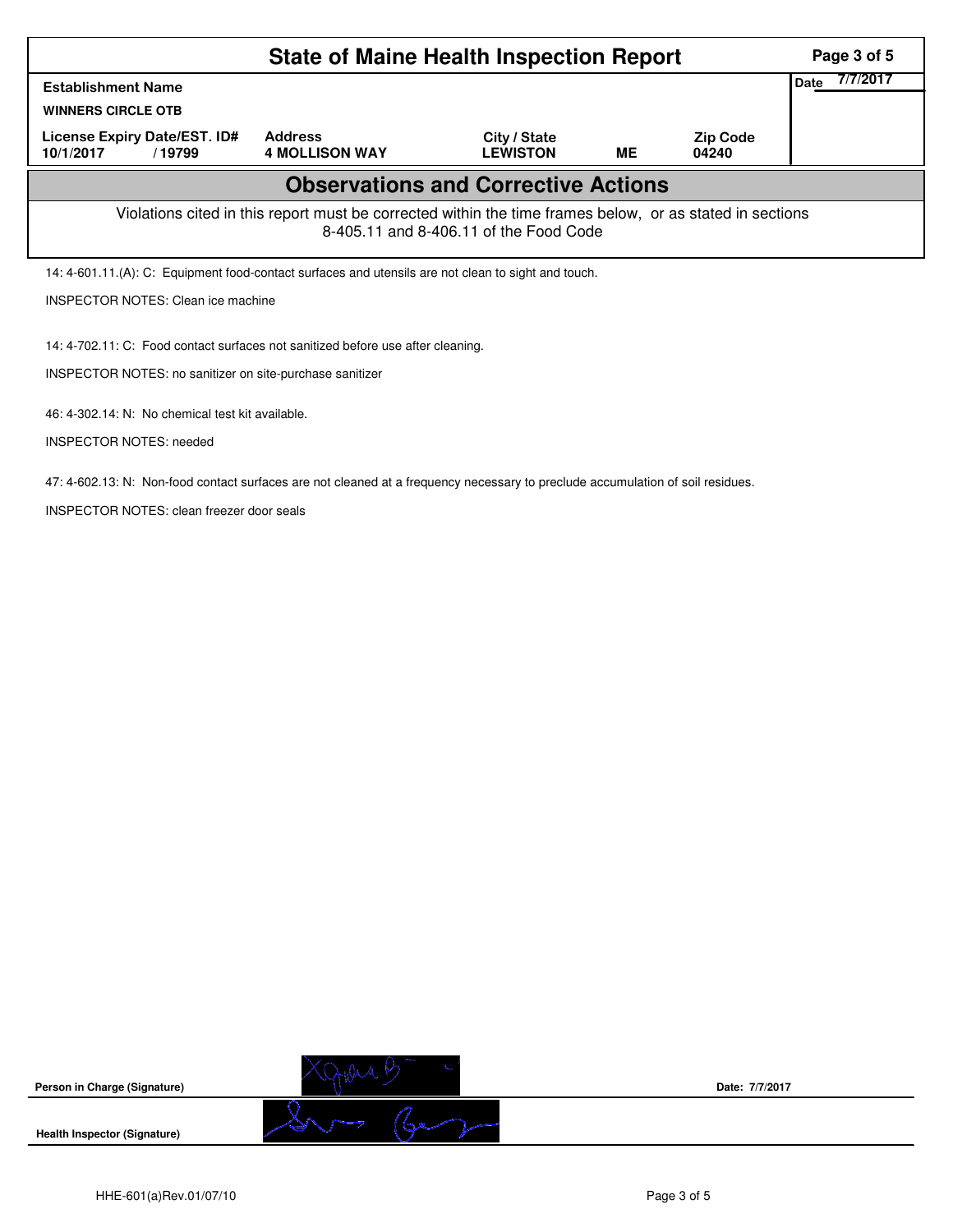|                                                     | Page 4 of 5                             |                                 |    |                          |                         |  |  |  |
|-----------------------------------------------------|-----------------------------------------|---------------------------------|----|--------------------------|-------------------------|--|--|--|
| <b>Establishment Name</b>                           |                                         |                                 |    |                          | 7/7/2017<br><b>Date</b> |  |  |  |
| <b>WINNERS CIRCLE OTB</b>                           |                                         |                                 |    |                          |                         |  |  |  |
| License Expiry Date/EST. ID#<br>10/1/2017<br>/19799 | <b>Address</b><br><b>4 MOLLISON WAY</b> | City / State<br><b>LEWISTON</b> | ME | <b>Zip Code</b><br>04240 |                         |  |  |  |
| <b>Inspection Notes</b>                             |                                         |                                 |    |                          |                         |  |  |  |

# RED FOLDER-EMPLOYEE HEALTH POLICY

Employee Health Policy left and explained the policy with the PIC.Please retain information as you will be asked next year during your inspection to provide the employee Health Policy information which was left with the PIC.

### Certified Food Protection Manager

Unless directed otherwise, all Eating Establishments are required to submit a copy of their Certified Food Protection Manager (CFPM) certificate. A CFPM must be hired within 90 days of a new eating establishment opening or when a CFPM leaves employment. For a list of CFPM courses and trainers go to http://www.maine.gov/healthinspection/training.htm

Please provide a copy of this certification(s) to your inspector [Susan Reny ] by emailing to [ sreny@lewistonmaine.gov ] or faxing to 207-795-5071. A copy may also be sent to Carol Gott, Health Inspection Program, 286 Water St. 3rd Floor, Augusta, ME 04333 or carol.gott@maine.gov.

Please include the name of your establishment and the establishment ID# with your certification(s).

2013 Maine Food Code Adoption

The Maine Food Code was adopted in October of 2013. Please refer to our website for a copy,

http://www.maine.gov/healthinspection. Following are a few of the major changes:

• No Bare Hand Contact with Ready-To-Eat Food. Handlers are required to use gloves, utensils, deli papers, etc., to avoid bare hand contact with ready-to-eat food;

- Establishments must have clean-up procedures for employees to follow following vomiting and diarrheal events;
- Responsibilities of the person in charge for ill employees (exclusions and restrictions); and,
- Date marking of Ready-to-eat potentially hazardous foods.

## Violation Correction Timeframe

Critical violations should be corrected on site, but in any event, within 10 days. The licensee must contact the inspector when the critical violation has been addressed at 207-( 513-3125 Ext 3224 ) or email ( sreny@lewistonmaine.gov ). Non-critical violations must be corrected within 30 days. Failure to satisfactorily correct these violations before the follow-up inspection may result in enforcement proceedings by the Department to include fines and penalties, which are outlined in Sections 7, 8 and 9 of the Rules Relating to the Administration and Enforcement of Establishments Licensed by the Health Inspection Program available at http://www.maine.gov/healthinspection. License renewals can be denied if violations are not corrected within the noted timeframes.

## C= Critical violation and NC= Non-critical violation

"Critical violation" means a provision of the Food Code that, if in non-compliance, is more likely than other violations to contribute to food contamination, illness or environmental health hazard.

#### Additional Inspection Fee

License fees provide for two inspections per year. When additional inspections are required, the Department may charge an additional \$100 fee to cover the costs of each additional inspection or visit.

#### Document Retention/Posting

Pursuant to the Maine Food Code, the establishment's current license must be displayed. In addition, a sign or placard must be posted in a conspicuous area notifying consumers that a copy of the most recent inspection report is available upon request. CFPM certificates must be posted in a conspicuous area and must be available to the Department upon request. Anthony Scherrer id # 12751821 exp 9/2/2020